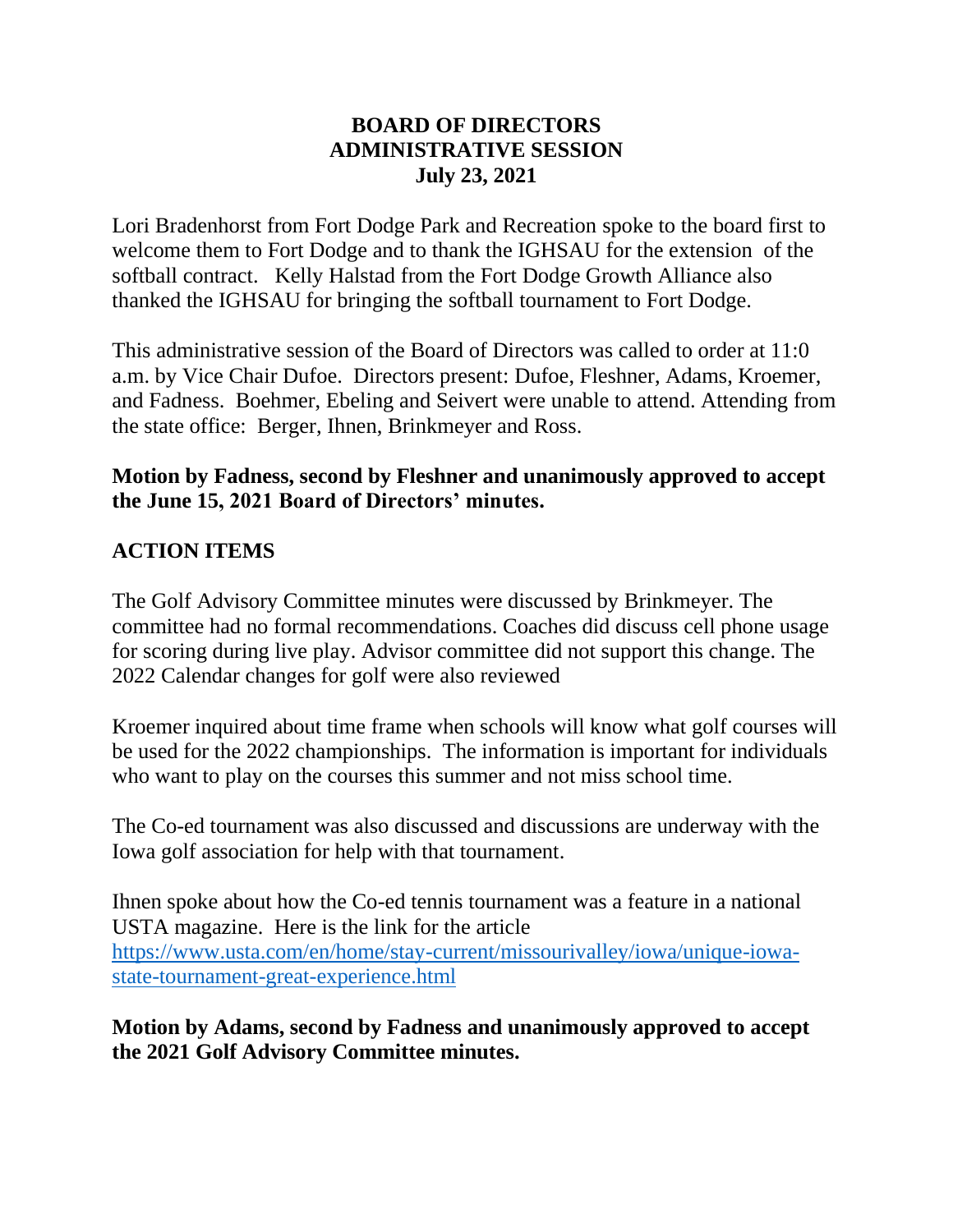The Soccer Advisory Committee minutes were presented by Brinkmeyer. The committee had no formal recommendations. Coaches did discuss seeding for the tournament and shared their concerns. The committee also reviewed the changes to the state tournament for next year and the shared week with the IHSAA tournament. The committee reviewed ejections and the behavior issues those represented.

## **Motion Kroemer, second by Adams and unanimously approved to accept the 2021 Soccer Advisory Committee minutes.**

The IGHSAU's AED three-year service plan was outlined and presented by Berger.

# **Motion by Kroemer, second by Fleshner and unanimously approved to approve the contract for the AED service agreement.**

Three recommendations from the joint IGHSAU/IHSAA committee meeting in July at the NFHS Convention in Florida were presented for formal IGHSAU Board approval.

The IHSAA and IGHSAU will use the NFHS allowance for state adoption to introduce a 35-second shot clock for varsity basketball, required of participating member schools starting in the 2022-23 season. Use of the shot clock in subvarsity competition will be allowed but not required. With a date set for statewide implementation, experimental exceptions will not be granted during the 2021-22 regular season.

To encourage standardization among states, 35 seconds was the timing provided by NFHS approval.

Discussion ensued about the implementation of the shot clock and the items such operator training, education of officials, etc. Kroemer asked if 2022 is too early due to concerns about manufacturers being able to meet demand.

## **Motion by Kroemer, second by Fadness and unanimously approved to approve the 35-second shot clock for varsity competition beginning with the 2022-23 school year.**

Beginning in the 2021-22 season, the state bowling meet and state qualifying meets will both have team and individual tournaments. Team events will feature baker games, then a bracketed format at the state meet. Individual tournaments will be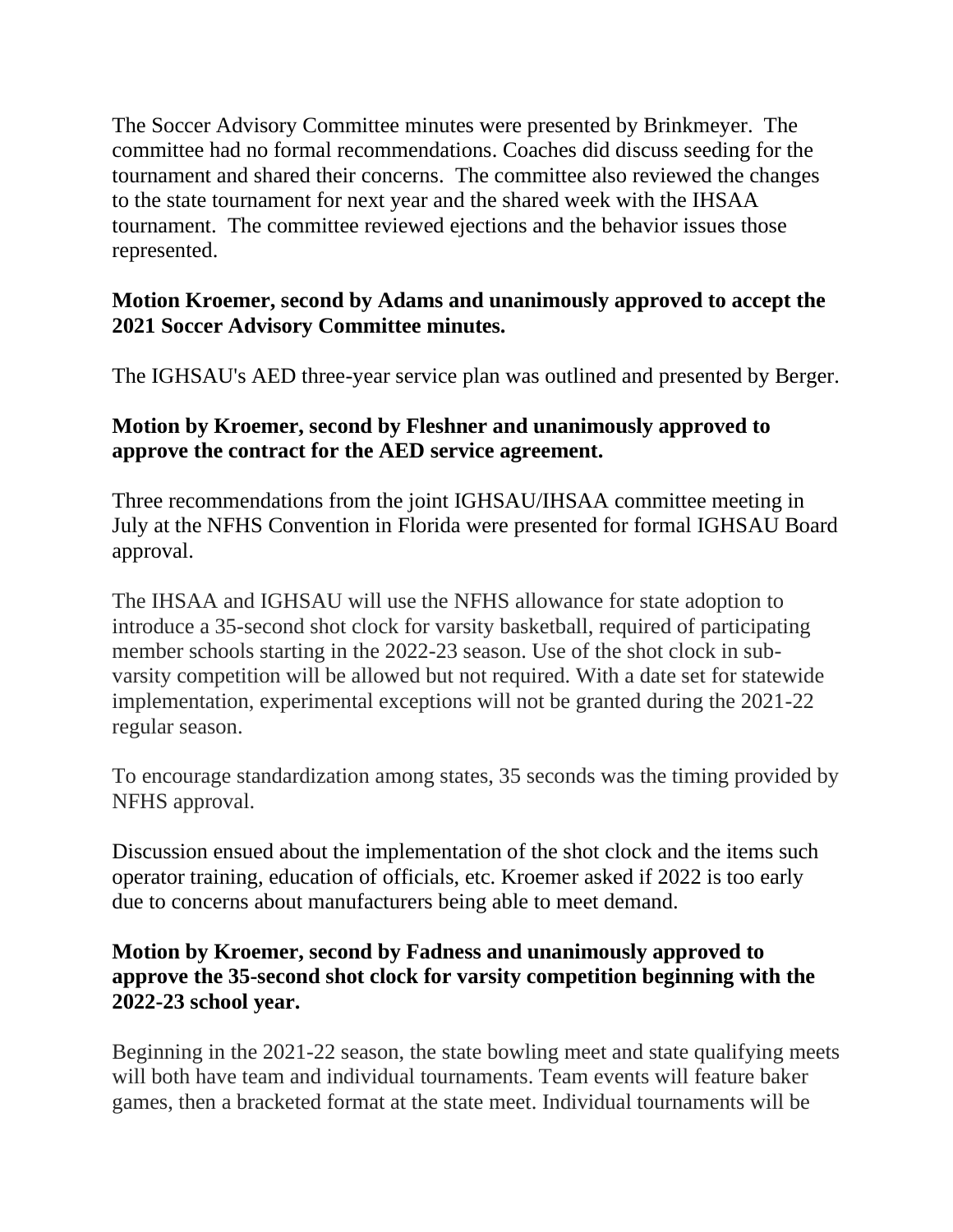three games, including a bracket for the top eight individuals at the state meet.

Bowling classifications for boys and girls have also been changed to move the largest 32 programs by enrollment to Class 3A, the next largest 32 programs to Class 2A, and the remaining teams to Class 1A.

## **Motion by Fadness, second by Fleshner and unanimously approved to approve the changes for the 2021-22 bowling championships.**

The start date for the 2022 season has been updated to allow for more practice time ahead of spring competition, based upon recommendations from the joint track and field advisory committee. The first practice date will now be Monday, February 21, ahead of the previous date of Monday, February 28. The first competition date will remain Monday, March 7.

## **Motion by Fadness, second by Fleshner and unanimously approved to approve the Monday, February 21, 2022 start date for track and field practice.**

The Board discussed a conflict with the scheduled Sept  $9<sup>th</sup>$  meeting date. The September meeting will now be Sept  $7<sup>th</sup>$  with both an in person and in zoom options.

The Board reviewed the NFHS emerging sports concept and the presentation many board members attended on the Pennsylvania Athletic Association's approach to sanctioning new sports. Many board members felt this approach had relevance to the IGHSAU. Management was directed to develop a communication piece on the IGHSAU's approach for sanctioning a new sport. Further discussion centered on developing a subcommittee of the Board, Representative Council and school personnel to help move the initiative forward.

The Department of Education appeal in the latest IGHSAU eligibility ruling was discussed. Concerns were raised about how the confusion at the hearing and the message from the ARJ's decision. Kroemer spoke about her concerns over the school law judge's lack of background on school issues and information. Director Berger will meet with Director Lebo to share concerns.

The Board reviewed the DOE guidance on the new open enrollment provisions of SF847 as approved and signed by the Governor. Several aspects of the bill will impact the IGHSAU in the future. Kroemer gave examples on this and the "good